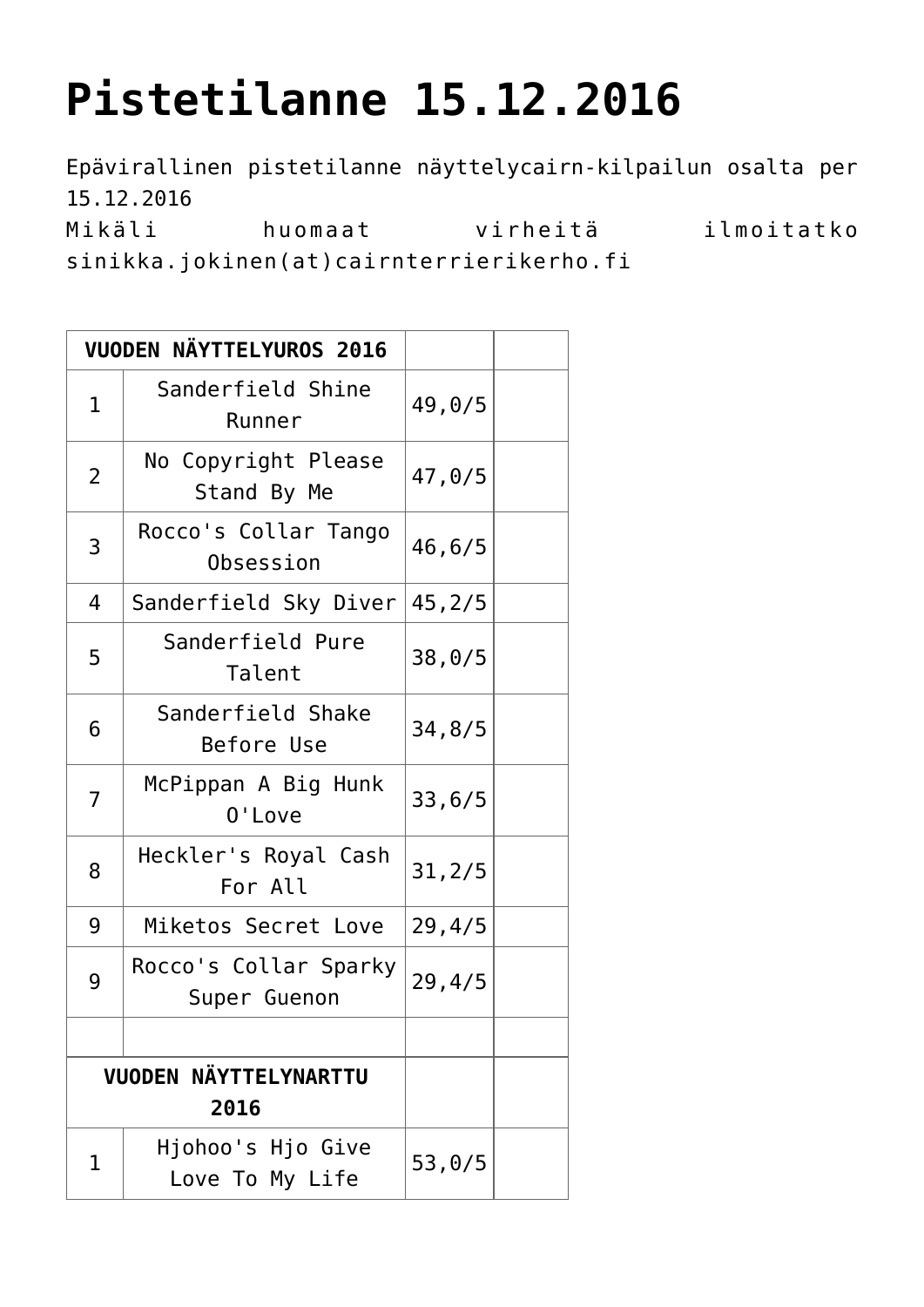| 2                            | Rocco's Collar<br>Christmas Glimmer  | 46,8/5  |
|------------------------------|--------------------------------------|---------|
| 3                            | Bewille's Gipsy Queen                | 35, 2/5 |
| 4                            | Sanderfield Some Day<br>Never Comes  | 31, 4/5 |
| 5                            | No Copyright Simply<br>The Best      | 30, 4/5 |
| 6                            | Niskanniemen Noami                   | 29,4/5  |
| 7                            | Sanderfield Sky<br>Dancer            | 28, 8/5 |
| 7                            | No Copyright I Like<br>It I Love It  | 25,8/5  |
| 9                            | Heckler's Your Cash<br>Was Here      | 25, 6/5 |
| 9                            | Sandico Do You Know<br>Who I Am      | 25, 6/5 |
|                              |                                      |         |
| <b>VUODEN VETERAANI UROS</b> |                                      |         |
|                              |                                      |         |
| 1                            | Sanderfield Pure<br>Talent           | 43,5/5  |
| 2                            | Rottriver's Arnold<br>Schwarzenegger | 42,0/5  |
| 3                            | Leavenworth Rock In<br>Soull         | 35,0/5  |
| 4                            | Caperhill Smoke On<br>Water          | 32, 5/5 |
| 5                            | Sandico Sky Harbour                  | 15,5/2  |
| 6                            | Janettan Sarimont                    | 13,0/2  |
| 7                            | Leavenworth Wish Of<br>My Soul       | 9,0/1   |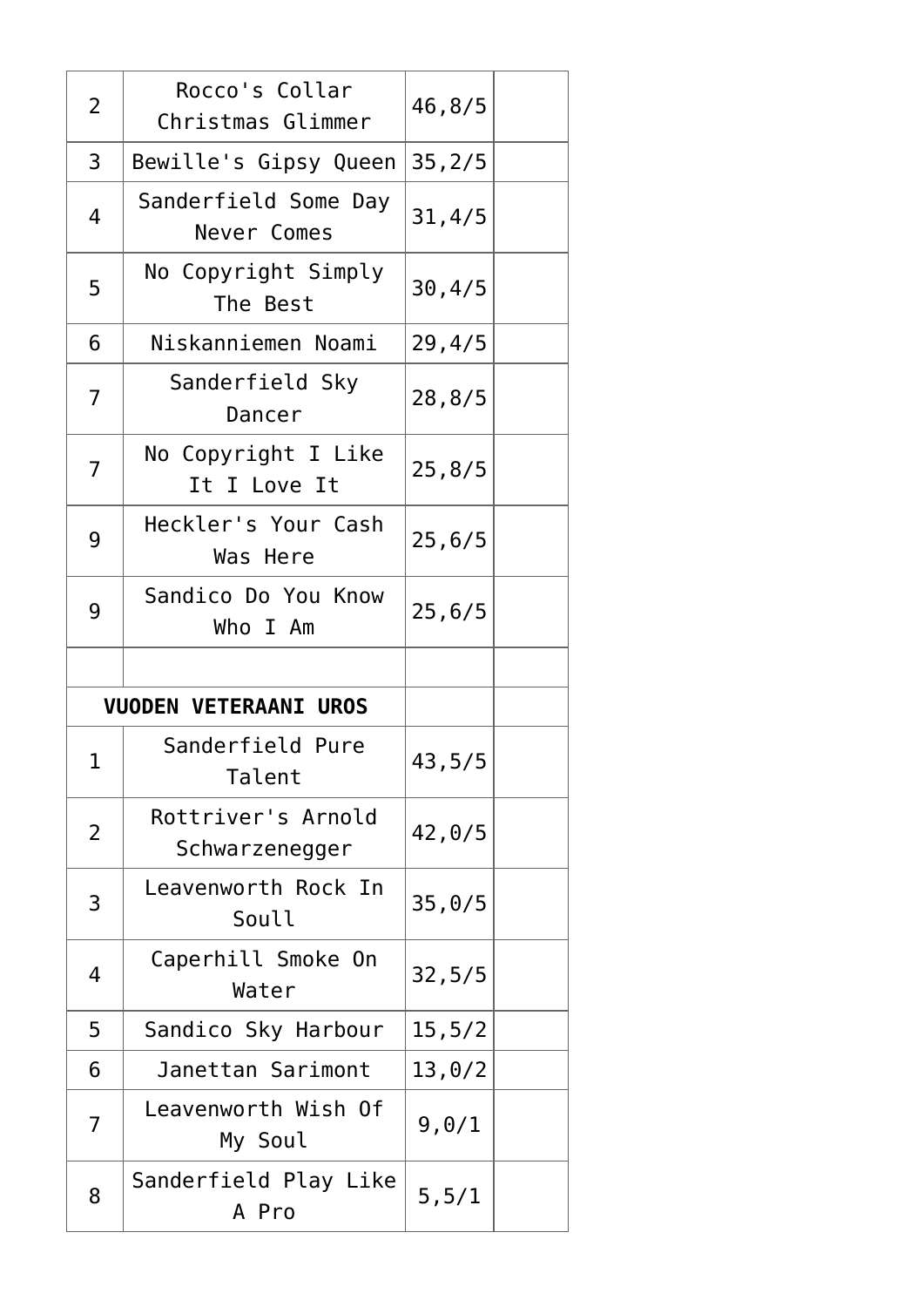| <b>VUODEN VETERAANI NARTTU</b> |                                      |         |  |  |
|--------------------------------|--------------------------------------|---------|--|--|
| $\mathbf 1$                    | Hjohoo's Hjo Give<br>Love To My Life | 50, 5/5 |  |  |
| $\overline{2}$                 | Kultasirkun Celestina                | 38,0/5  |  |  |
| 3                              | Bezaidas Angel's<br>Touch            | 21, 5/3 |  |  |
| 4                              | Leavenworth<br>Sagittaire            | 21, 0/3 |  |  |
| 5                              | Sanderfield Peace Of<br>Mind         | 20, 5/3 |  |  |
| 6                              | Leavenworth Rolling<br>Rose          | 20, 0/3 |  |  |
| 7                              | No Copyright Magica<br>De Spell      | 17,0/3  |  |  |
| 8                              | Leavenworth Blonde<br>Ambition       | 15,0/2  |  |  |
| 9                              | Niskanniemen<br>Caramelli            | 13, 5/2 |  |  |
| 10                             | Sandico Kiss Of Life                 | 9,0/2   |  |  |
|                                |                                      |         |  |  |
| <b>VUODEN UROS PENTU</b>       |                                      |         |  |  |
| 1                              | Lachleen Next Charmer                | 25, 5/3 |  |  |
| 2                              | No Copyright<br>Fortunate Son        | 23, 5/3 |  |  |
| 3                              | Sandico Flaming Star                 | 23,0/3  |  |  |
| 4                              | Sajukan Onnen<br>Kyyneleet           | 22, 5/3 |  |  |
| 5                              | Sandico Hound Dog                    | 21, 0/3 |  |  |
| 6                              | Janettan Ossian                      | 20, 5/3 |  |  |
| 7                              | Sanderfield Sky Diver                | 16, 0/2 |  |  |